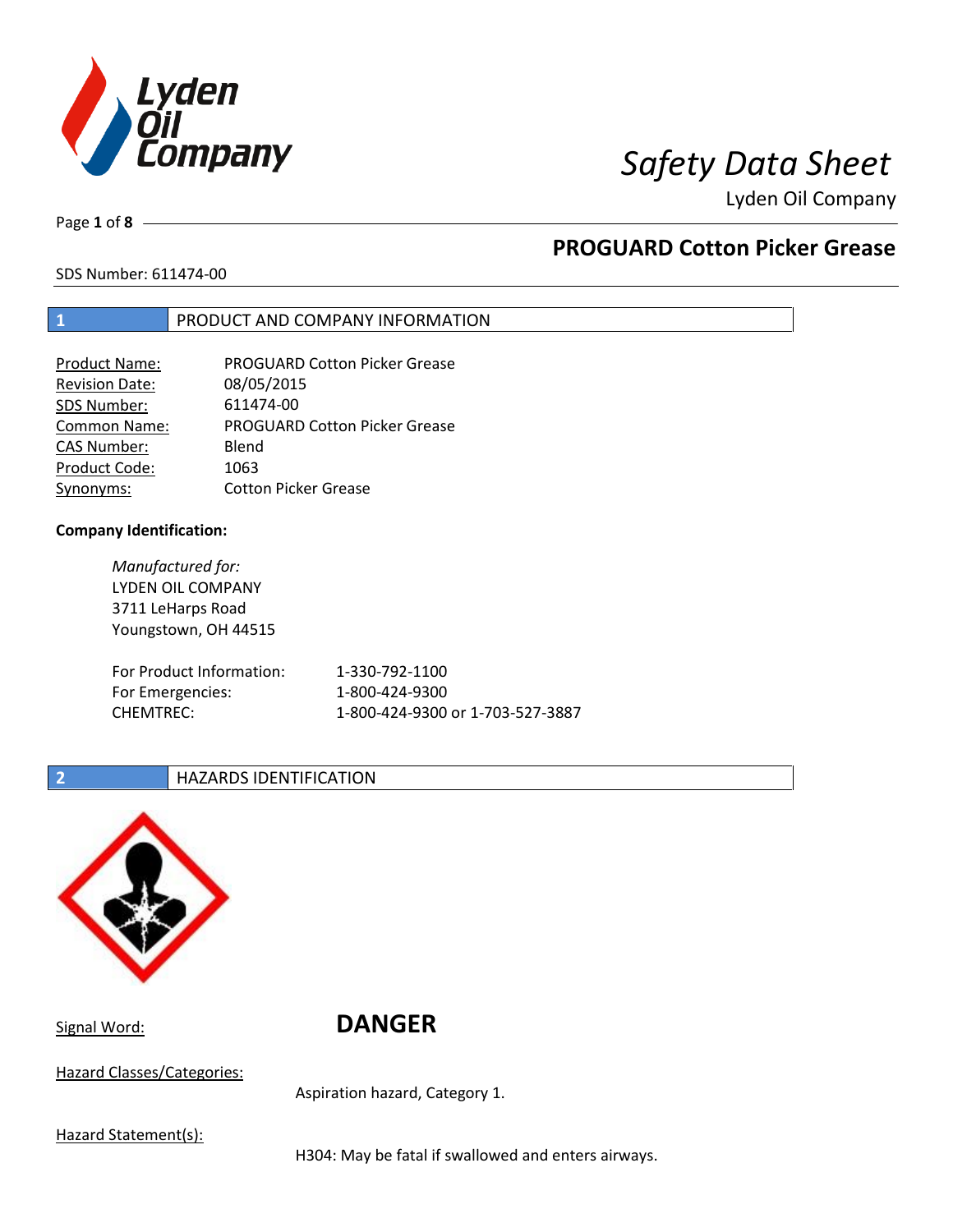

Page **2** of **8**

# **PROGUARD Cotton Picker Grease**

SDS Number: 611474-00

## Precaution Statement(s): P101: If medical advice is needed, have product container or label at hand. P102: Keep out of reach of children. P103: Read label before use. P301+310: IF SWALLOWED: Immediately call a POISON CENTER/doctor P331: Do NOT induce vomiting. P405: Store locked up. P501: Dispose of contents/container in accordance with local/regional/national/international regulation.

## Other Hazard Statement(s):

-NFPA Ratings: Health =  $0$  $Fire = 1$ Reactivity  $= 0$ 

## **3** COMPOSITION / INFORMATION ON INGREDIENTS

## Ingredients:

*Mixture of the substances listed below with nonhazardous additions.*

| <b>Chemical Name</b>                                   | <b>CAS Number</b> | Percentage |
|--------------------------------------------------------|-------------------|------------|
| Distillates (petroleum), hydrotreated light naphthenic | 64742-53-6        | 50-100     |

*\*Any concentration shown as a range is to protect confidentiality or is due to batch variation.*

| <b>FIRST AID MEASURES</b> |
|---------------------------|
|                           |

Description of First Aid Measures:

Inhalation:

If symptoms develop, move victim to fresh air. If symptoms persist, obtain medical attention.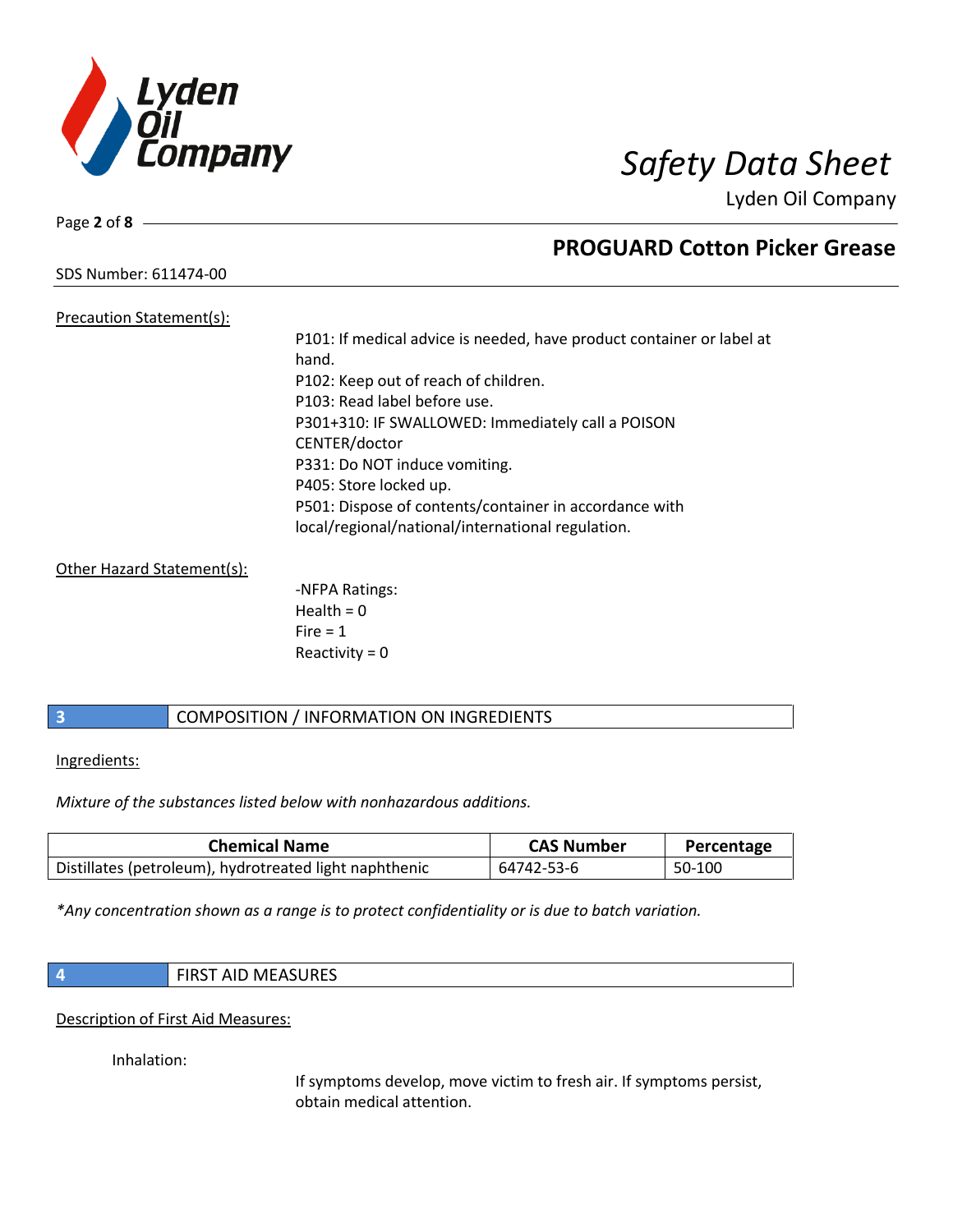

| Page 3 of 8                                   |                        |                                                                                                                                                                                                   |
|-----------------------------------------------|------------------------|---------------------------------------------------------------------------------------------------------------------------------------------------------------------------------------------------|
|                                               |                        | <b>PROGUARD Cotton Picker Grease</b>                                                                                                                                                              |
| SDS Number: 611474-00                         |                        |                                                                                                                                                                                                   |
| Skin Contact:                                 |                        | Generally the product does not irritate the skin.                                                                                                                                                 |
| Eye Contact:                                  |                        |                                                                                                                                                                                                   |
|                                               |                        | Rinse opened eye for several minutes under running water. If<br>symptoms persist, consult medical attention.                                                                                      |
| Ingestion:                                    | attention.             | Rinse mouth with water. If symptoms develop, obtain medical                                                                                                                                       |
| Symptoms and Effects, both acute and delayed: |                        | No further relevent data available.                                                                                                                                                               |
| <b>Recommended Actions:</b>                   |                        |                                                                                                                                                                                                   |
|                                               |                        | Treat symptomatically. Call a doctor or poison<br>control center for guidance.                                                                                                                    |
| 5                                             | FIRE FIGHTING MEASURES |                                                                                                                                                                                                   |
| Recommended Fire-Extinguishing Equipment:     |                        | Use fire-fighting measures and equipment suitable<br>for the environment.                                                                                                                         |
| Possible Hazards During a Fire:               |                        | Hazardous combustion products may include: A<br>complex mixture of airborne solid and liquid<br>particulates and gases (smoke). Carbon monoxide.<br>Unidentified organic and inorganic compounds. |
| Recommendations to Firefighters:              |                        | No special measures required.                                                                                                                                                                     |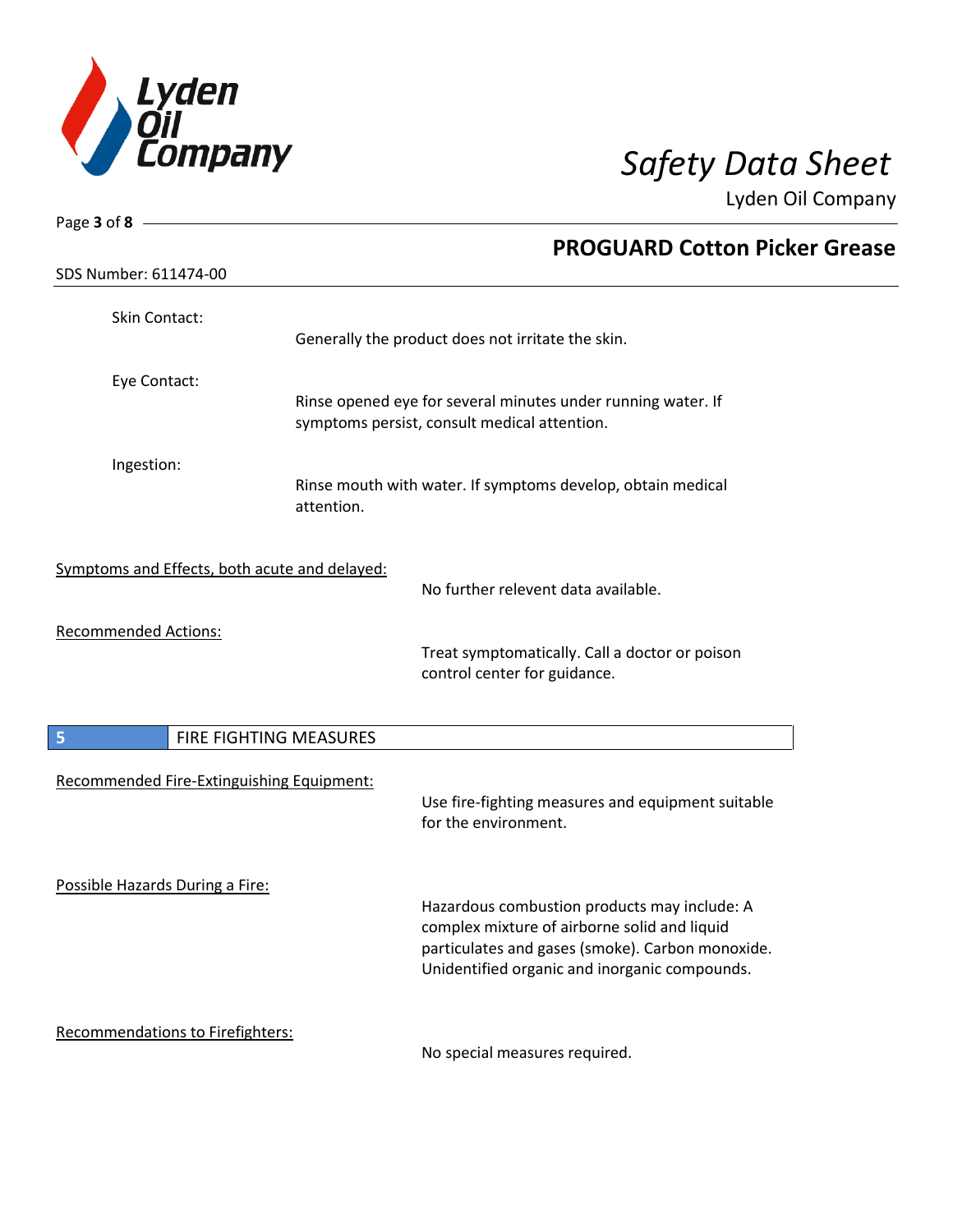

**PROGUARD Cotton Picker Grease**

Lyden Oil Company

SDS Number: 611474-00

Page **4** of **8**

# **6** ACCIDENTAL RELEASE MEASURES Personal Precautions: None Required. Emergency Procedures: Contain spilled material, collect in suitable and properly labeled containers. Environmental Precautions: Do not allow to reach sewage system or any water course. Do not allow to enter ground waters. Cleanup Procedures: Absorb with liquid-binding material (sand, diatomite, acid binders, iniversal binders, sawdust. **7 HANDLING AND STORAGE** Handling Precautions: No special precautions needed if used correctly. Storage Requirements: Keep container tightly sealed. **8** EXPOSURE CONTROLS / PERSONAL PROTECTION Exposure Limits: -64742-53-6 Distillates (petroleum), hydrotreated light naphthenic (50-100%):

ACGIH TLV - Short-term value: 10 mg/m<sup>3</sup> Long-term value:  $5 \text{ mg/m}^3$ NIOSH REL - Short-term value: 10 mg/m³ Long-term value: 5 mg/m<sup>3</sup> OSHA PEL - Long-term value: 5 mg/m<sup>3</sup>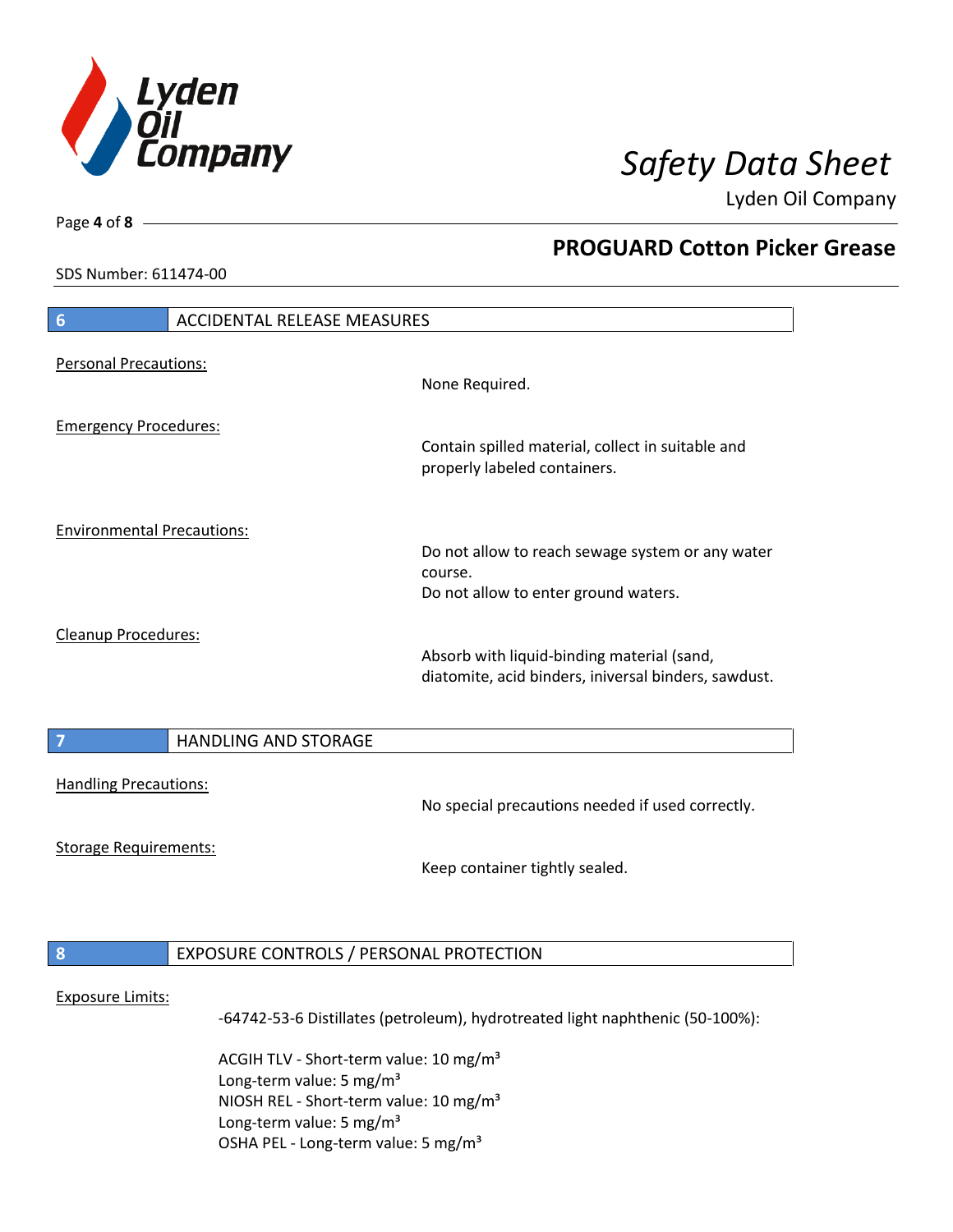

# SDS Number: 611474-00

Page **5** of **8**

## **PROGUARD Cotton Picker Grease**

-64742-52-5 Distillates (petroleum), hydrotreated heavy naphthenic (10-<25%):

ACGIH TLV - Short-term value: 10mg/m<sup>3</sup> Long-term value: 5mg/m<sup>3</sup> OSHA PEL - Long-term value: 5mg/m<sup>3</sup>

Engineering Controls:

All ventilation should be designed in accordance with OSHA standard (29 CFR 1910.94).

Personal Protective Equipment:

Wash hands before breaks and at the end of work. Avoid contact with eyes and skin. Use safety glasses and gloves.

## **9** PHYSICAL AND CHEMICAL PROPERTIES

| Color:                        | Light amber                    |
|-------------------------------|--------------------------------|
| <b>Physical State:</b>        | Semi-solid                     |
| Odor:                         | Petroleum-like                 |
| Odor Threshold:               | Data not available             |
| pH:                           | Data not available             |
| <b>Melting Point:</b>         | Data not available             |
| <b>Boiling Point:</b>         | 225° C / 437° F                |
| <b>Boiling Range:</b>         | Data not available             |
| Flash Point:                  | 147° C / 297° F                |
| <b>Evaporation Rate:</b>      | Data not available             |
| Flammability:                 | Data not available             |
| Flammability Limits:          | Data not available             |
| Vapor Pressure:               | Data not available             |
| Vapor Density:                | Data not available             |
| <b>Relative Density:</b>      | 7.51 pounds per gallon at 68°F |
| Solubilities:                 | Insoluble in water             |
| <b>Partition Coefficient:</b> | Data not available             |
| Auto-Ignition Temperature:    | Data not available             |
| Decomposition Temperature:    | Data not available             |
| Viscosity:                    | Data not available             |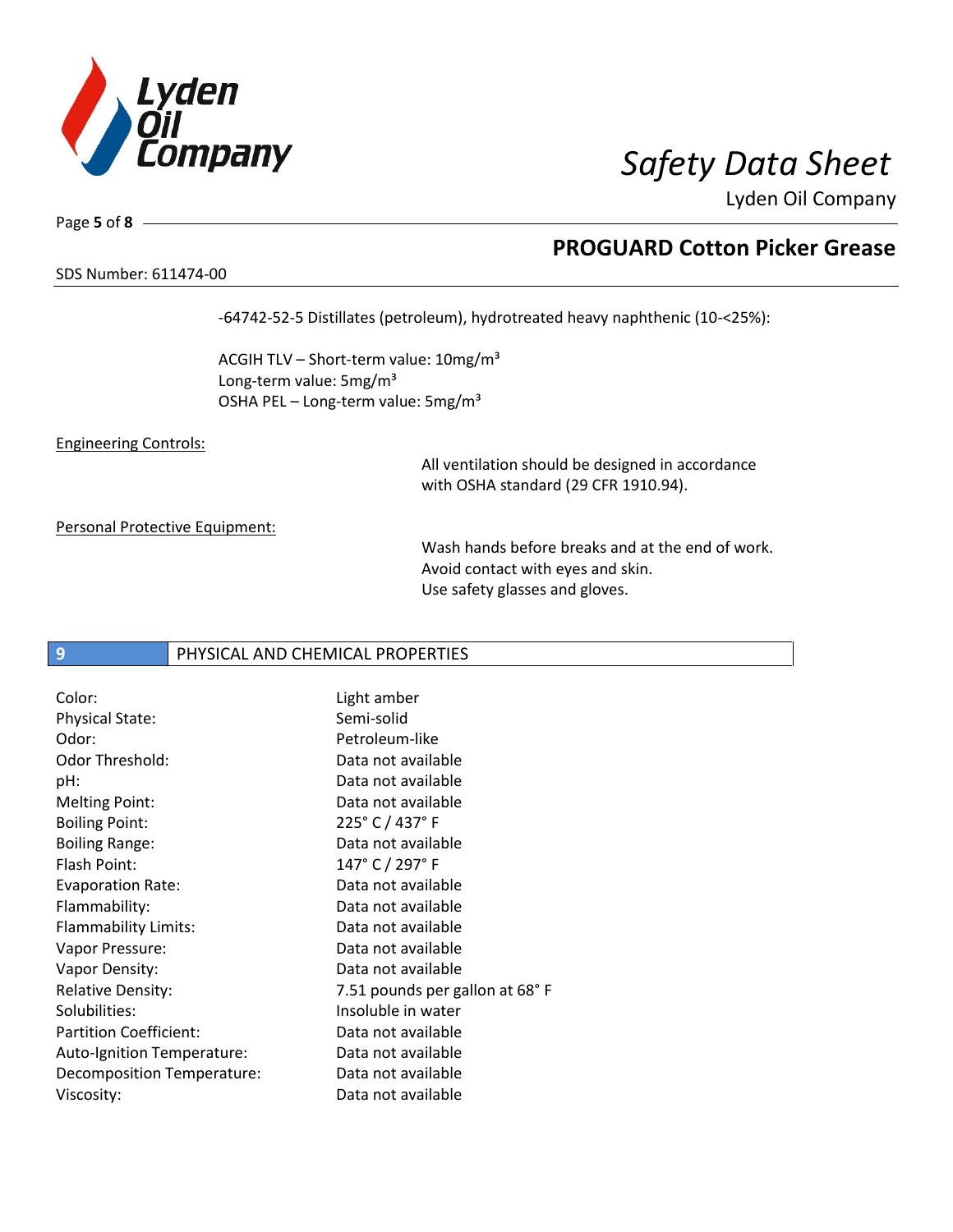

Page **6** of **8**

## **PROGUARD Cotton Picker Grease**

SDS Number: 611474-00

| <b>10</b>                    | STABILITY AND REACTIVITY            |                                                                                                                           |
|------------------------------|-------------------------------------|---------------------------------------------------------------------------------------------------------------------------|
|                              |                                     |                                                                                                                           |
| Stability:                   |                                     | Stable under normal conditions.                                                                                           |
| Reactivity:                  |                                     | Not reactive under normal conditions.                                                                                     |
| <b>Conditions to Avoid:</b>  |                                     | No further relevant information available.                                                                                |
| <b>Hazardous Reactions:</b>  |                                     | No known hazardous reactions.                                                                                             |
| Incompatible Materials:      |                                     | No further relevant information available.                                                                                |
| Decomposition Products:      |                                     | Hazardous decomposition products are not<br>expected to form.                                                             |
| <b>11</b>                    | <b>TOXICOLOGICAL INFORMATION</b>    |                                                                                                                           |
|                              |                                     |                                                                                                                           |
| Routes of Exposure:          |                                     | Skin and eye contact are the primary routes of<br>exposure although exposure may occur following<br>accidental ingestion. |
| <b>Exposure Effects:</b>     |                                     | No known irritating or sensitizing effects.                                                                               |
| <b>Measures of Toxicity:</b> |                                     | <b>Acute Toxicity Estimates:</b>                                                                                          |
|                              |                                     | Oral LD50: 39683 mg/kg (rat)                                                                                              |
|                              | Carcinogenic/Mutagenic Precautions: | Non-carcinogenic and not expected to be                                                                                   |

mutagentic.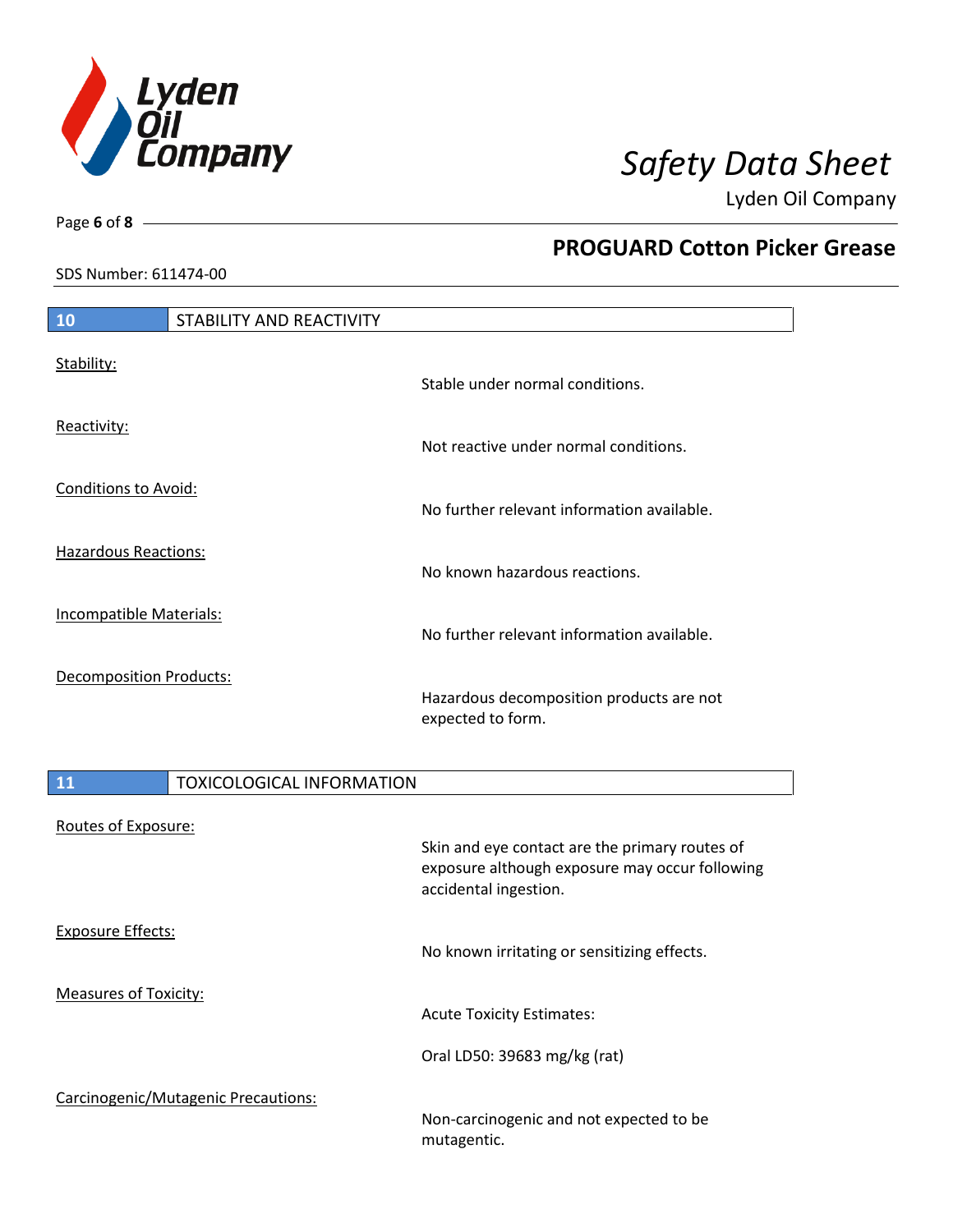

**PROGUARD Cotton Picker Grease**

Lyden Oil Company

SDS Number: 611474-00

Page **7** of **8**

| 12                                                                                                | <b>ECOLOGICAL INFORMATION</b>  |                                                                                      |                                                                                             |
|---------------------------------------------------------------------------------------------------|--------------------------------|--------------------------------------------------------------------------------------|---------------------------------------------------------------------------------------------|
| <b>Ecological Precautions:</b>                                                                    |                                |                                                                                      | Avoid exposing to the environment.                                                          |
| <b>Ecological Effects:</b>                                                                        |                                |                                                                                      | Water hazard class 1 (self-assessment): Slightly hazardous to water.                        |
| 13                                                                                                | <b>DISPOSAL CONSIDERATIONS</b> |                                                                                      |                                                                                             |
| Disposal Methods:                                                                                 |                                |                                                                                      | Dispose of waste material in accordance with all<br>local, state, and federal requirements. |
| Disposal Containers:                                                                              |                                |                                                                                      | Use properly approved container for disposal.                                               |
| <b>Special Precautions:</b>                                                                       |                                |                                                                                      | Do not dispose of with household garbage.<br>Do not flush to surface waters or drains.      |
| 14                                                                                                | <b>TRANSPORT INFORMATION</b>   |                                                                                      |                                                                                             |
| <b>UN Number:</b><br><b>UN Shipping Name:</b><br><b>Transport Hazard Class:</b><br>Packing Group: |                                | Data not available<br>Data not available<br>Data not available<br>Data not available |                                                                                             |
| <b>Environmental Hazards:</b>                                                                     |                                |                                                                                      | Data not available                                                                          |
| <b>Bulk Transport Guidance:</b>                                                                   |                                |                                                                                      | Data not available                                                                          |
| <b>Special Precautions:</b>                                                                       |                                |                                                                                      | Not regulated by DOT.                                                                       |